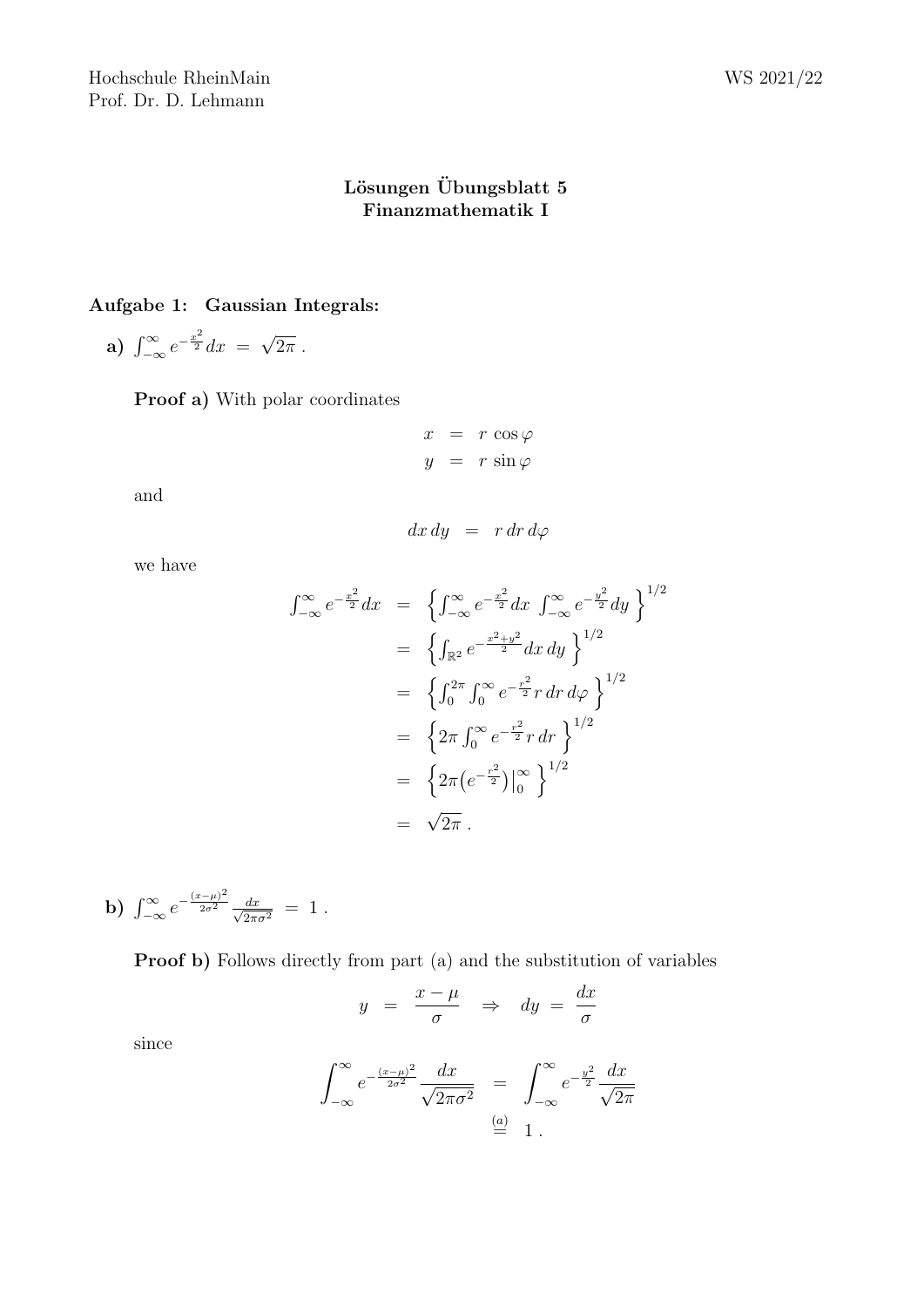c-f) Offensichtlich sind die Formeln  $(c)$ , $(d)$  und  $(e)$  Spezialfälle von  $(f)$ ,

$$
\int_{-\infty}^{\infty} x^n e^{-\frac{x^2}{2}} \frac{dx}{\sqrt{2\pi}} = \begin{cases} (n-1)!! & \text{if } n \text{ is even} \\ 0 & \text{if } n \text{ is odd} \end{cases}
$$

mit  $(n-1)!! = (n-1)(n-3)(n-5)\cdots 3\cdot 1$ .

Beweis f) With partial integration, we obtain

$$
\int_{-\infty}^{\infty} x^n e^{-\frac{x^2}{2}} \frac{dx}{\sqrt{2\pi}} = \int_{-\infty}^{\infty} \underbrace{x^{n-1}}_{=f} \times \underbrace{x e^{-\frac{x^2}{2}}}_{=g'} \frac{dx}{\sqrt{2\pi}}
$$
\n
$$
= x^{n-1} \left(-e^{-\frac{x^2}{2}}\right) \Big|_{-\infty}^{\infty} - \int_{-\infty}^{\infty} (n-1) x^{n-2} \left(-e^{-\frac{x^2}{2}}\right) \frac{dx}{\sqrt{2\pi}}
$$
\n
$$
= 0 + (n-1) \int_{-\infty}^{\infty} x^{n-2} e^{-\frac{x^2}{2}} \frac{dx}{\sqrt{2\pi}}
$$

Thus the exponent  $n$  has decreased by 2. Repeating this procedure, we get

$$
\int_{-\infty}^{\infty} x^n e^{-\frac{x^2}{2}} \frac{dx}{\sqrt{2\pi}} = (n-1)(n-3) \cdots \begin{cases} 4 \cdot 2 \times \int_{-\infty}^{\infty} x e^{-\frac{x^2}{2}} \frac{dx}{\sqrt{2\pi}} & \text{if } n \text{ is odd} \\ 3 \cdot 1 \times \int_{-\infty}^{\infty} 1 e^{-\frac{x^2}{2}} \frac{dx}{\sqrt{2\pi}} & \text{if } n \text{ is even} \end{cases}
$$
  
=  $(n-1)(n-3) \cdots \begin{cases} 4 \cdot 2 \times 0 & \text{if } n \text{ is odd} \\ 3 \cdot 1 \times 1 & \text{if } n \text{ is even} \end{cases}$   
= 
$$
\begin{cases} 0 & \text{if } n \text{ is odd} \\ (n-1)!! & \text{if } n \text{ is even} \end{cases}
$$

g)  $\int_{-\infty}^{\infty} e^{\lambda x} e^{-\alpha \frac{x^2}{2}} \frac{dx}{\sqrt{2}}$  $\frac{dx}{2\pi} = \frac{1}{\sqrt{6}}$  $\frac{1}{\alpha} e^{\frac{1}{\alpha} \frac{\lambda^2}{2}}$ ,  $\lambda \in \mathbb{R}, \alpha > 0$ .

**Proof g)** By multiplying the above equation with  $\sqrt{\alpha} e^{-\frac{1}{\alpha} \frac{\lambda^2}{2}}$  we have to show that √  $\sim$  $\overline{r}$  $x^2$  $\overline{d}$ 

$$
\sqrt{\alpha} e^{-\frac{1}{\alpha} \frac{\lambda^2}{2}} \int_{-\infty}^{\infty} e^{\lambda x} e^{-\alpha \frac{x^2}{2}} \frac{dx}{\sqrt{2\pi}} = 1.
$$

This follows again from part (a), since the left hand side gives

$$
\sqrt{\alpha} \int_{-\infty}^{\infty} e^{-\frac{1}{\alpha}\frac{\lambda^2}{2}} e^{\lambda x} e^{-\alpha \frac{x^2}{2}} \frac{dx}{\sqrt{2\pi}} = \sqrt{\alpha} \int_{-\infty}^{\infty} e^{-\frac{1}{2\alpha}(\lambda^2 - 2\alpha\lambda x + \alpha^2 x^2)} \frac{dx}{\sqrt{2\pi}}
$$